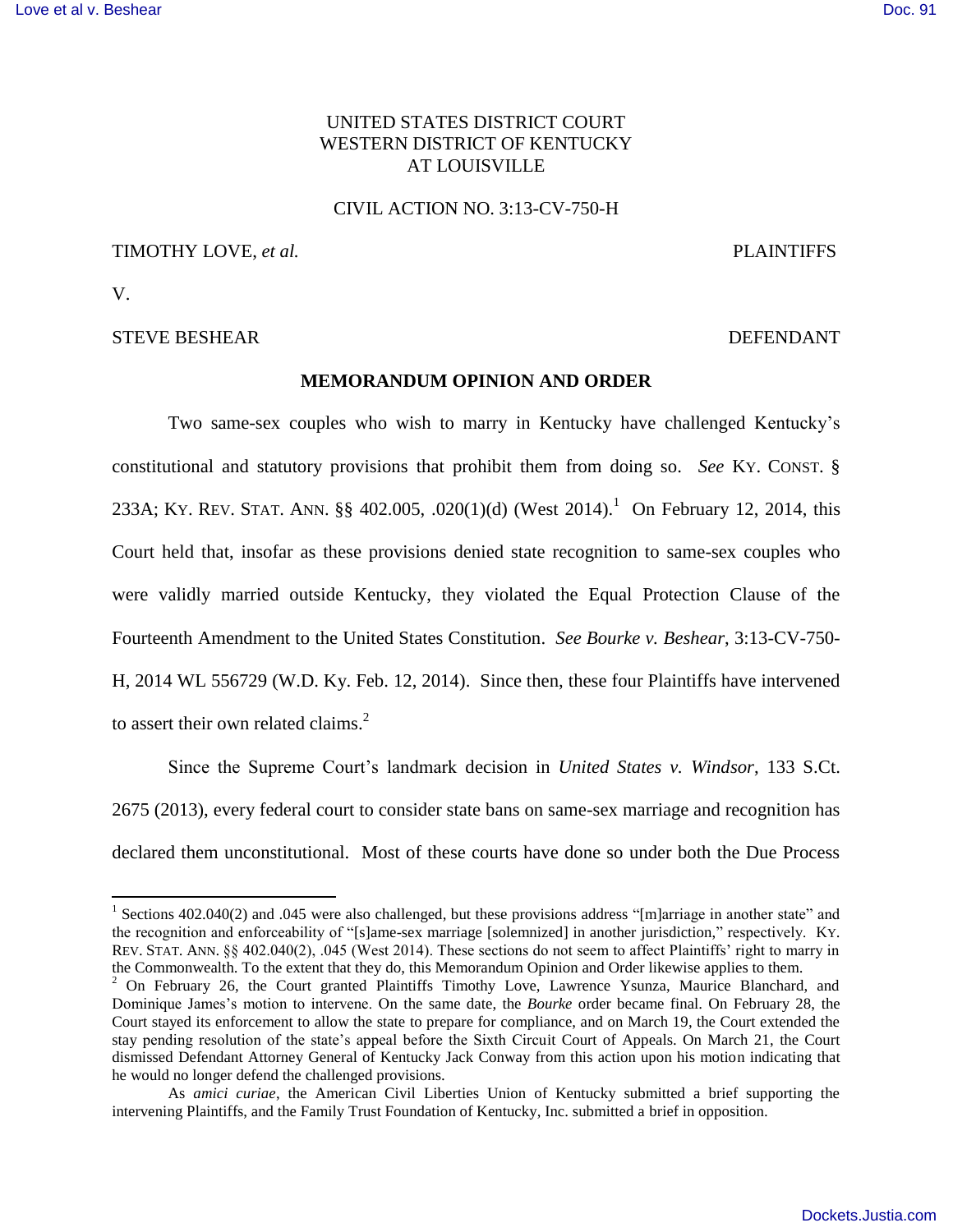and Equal Protection Clauses of the Fourteenth Amendment to the United States Constitution.<sup>3</sup> This Court's opinion differs in that it does not determine whether Kentucky's laws interfere with a fundamental right. The Court's chief reason for declining to do so is its careful reading of *Windsor*, which suggests that the Supreme Court is unwilling and unlikely to view the right Plaintiffs seek to exercise as fundamental under the Constitution.

For the reasons that follow, this Court holds that the Commonwealth's exclusion of samesex couples from civil marriage violates the Equal Protection Clause.

I.

This case arises from the same history discussed at length in *Bourke*, which the Court incorporates by reference. *See* 2014 WL 556729, at \*1−2. Briefly, in 1998, Kentucky enacted statutory provisions that defined marriage as between one man and one woman and voided marriages between persons of the same sex.<sup>4</sup> Six years later, in 2004, Kentucky citizens voted to approve the following state constitutional amendment:

Only a marriage between one man and one woman shall be valid or recognized as a marriage in Kentucky. A legal status identical or substantially similar to that of marriage for unmarried individuals shall not be valid or recognized.

 $\overline{a}$ 

 $3$  The Fourteenth Amendment to the U.S. Constitution provides, in pertinent part:

No State shall make or enforce any law which shall abridge the privileges or immunities of citizens of the United States; nor shall any State deprive any person of life, liberty, or property, without due process of law; nor deny to any person within its jurisdiction the equal protection of the laws.

U.S. CONST. amend. XIV, § 1.

<sup>&</sup>lt;sup>4</sup> The pertinent text of these provisions is:

<sup>402.005:</sup> As used and recognized in the law of the Commonwealth, "marriage" refers only to the civil status, condition, or relation of one (1) man and one (1) woman united in law for life, for the discharge to each other and the community of the duties legally incumbent upon those whose association is founded on the distinction of sex.

<sup>402.020(1):</sup> Marriage is prohibited and void: (d) Between members of the same sex.

<sup>402.040(2):</sup> A marriage between members of the same sex is against Kentucky public policy and shall be subject to the prohibitions established in KRS 402.045.

<sup>402.045:</sup> (1) A marriage between members of the same sex which occurs in another jurisdiction shall be void in Kentucky. (2) Any rights granted by virtue of the marriage, or its termination, shall be unenforceable in Kentucky courts.

KY. REV. STAT. ANN. §§ 402.005–.045 (West 2014).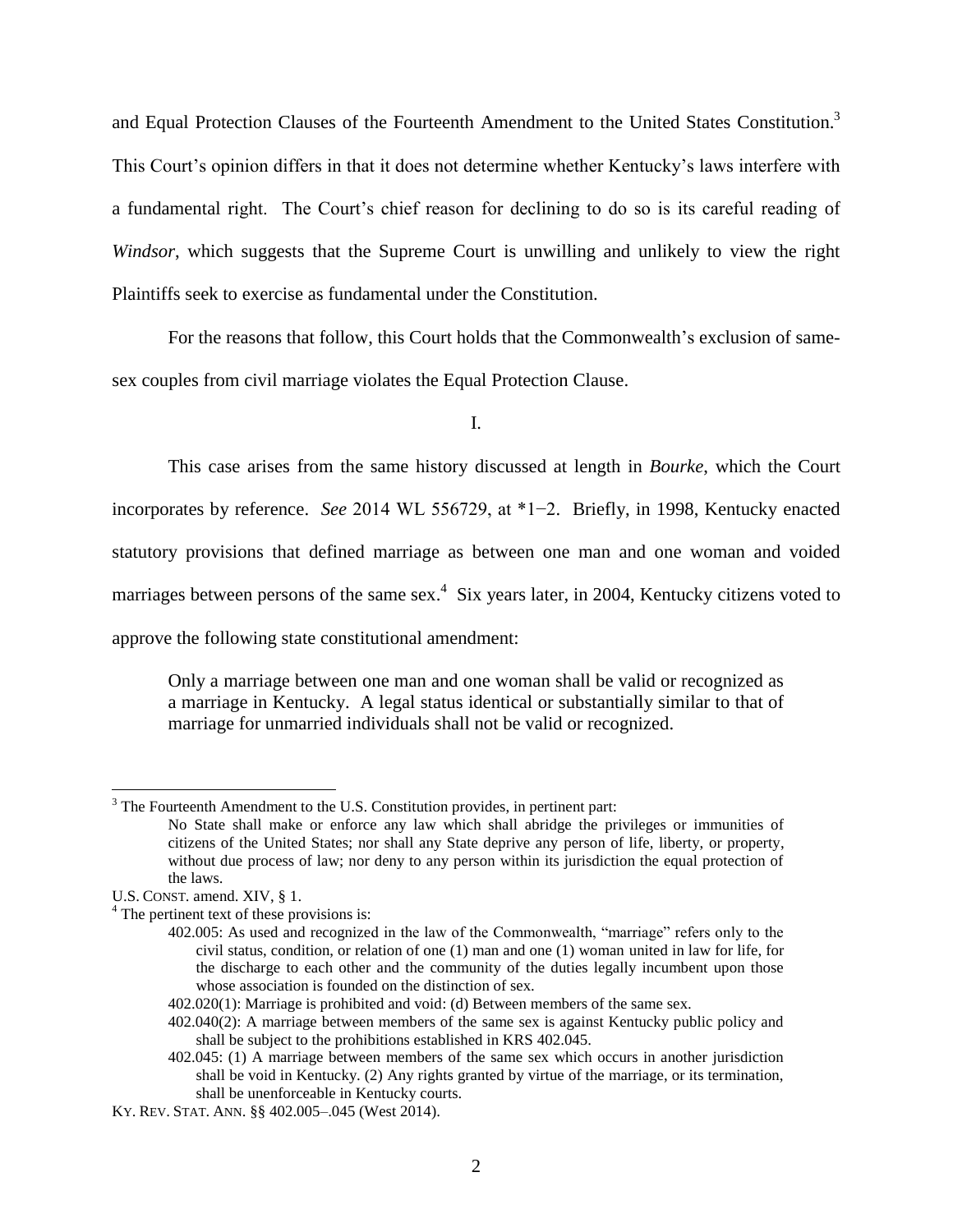KY. CONST. § 233A. Plaintiffs here are Kentucky citizens who want to marry in Kentucky but are prevented from doing so under these laws because they are same-sex couples.

Timothy Love and Lawrence Ysunza reside in Louisville, Kentucky and have lived together for 34 years. On February 13, 2014, they requested a Kentucky marriage license from the Jefferson County Clerk's Office, presenting the requisite identification and filing fees. The Commonwealth refused to issue them a license because they are a same-sex couple. They allege that their inability to obtain a marriage license has affected them in many ways. For example, last summer, Love underwent emergency heart surgery, which had to be delayed in order to execute documents allowing Ysunza access and decision-making authority for Love. As another surgery for Love is imminent, the couple fears what will happen if complications arise. The couple fears that healthcare providers and assisted living facilities may not allow them to be together or care for each other as they age. In addition, the couple has had difficulties with professional service providers; they found out after they purchased their home that their real estate attorney disregarded their request to include survivorship rights in the deed.

Maurice Blanchard and Dominique James reside in Louisville, Kentucky and have been together for ten years. On June 3, 2006, they had a religious marriage ceremony in Louisville. On January 22, 2013, they requested a Kentucky marriage license from the Jefferson County Clerk's Office, presenting the requisite identification and filing fees. The Commonwealth refused to issue them a license because they are a same-sex couple. They too have faced challenges as a result. For example, they allege that their neighborhood association will not recognize them as a married couple because Kentucky does not allow them to marry. In addition, their inability to obtain parental rights as a married couple has deterred them from adopting children. They also share a number of Love and Ysunza's concerns.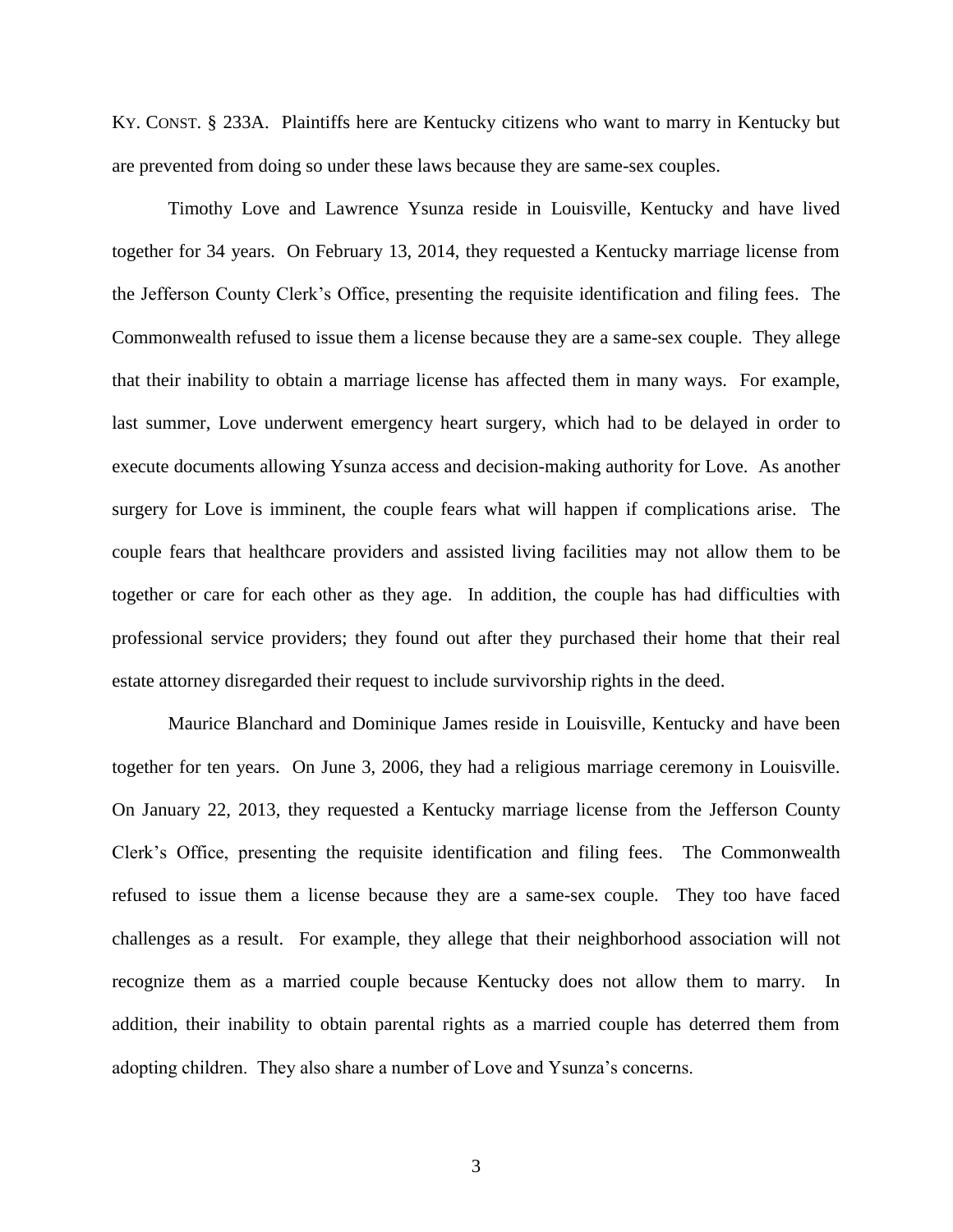Plaintiffs assert that Kentucky's laws violate the Equal Protection Clause by denying them a marriage license and refusing them the accompanying benefits that opposite-sex spouses enjoy. *See Bourke*, 2014 WL 556729, at \*2−3 (describing these benefits in detail). These benefits include but are not limited to: lower income and estate taxes, leave from work under the Family and Medical Leave Act, family insurance coverage, the ability to adopt children as a couple, the participation in critical legal and medical decisions on behalf of one's partner, and, perhaps most importantly, the intangible and emotional benefits of civil marriage. Plaintiffs seek an order declaring the state's pertinent constitutional and statutory provisions unconstitutional and enjoining their enforcement.

Although many courts have discussed the Equal Protection and Due Process Clauses in tandem, ultimately, this Court sees this case as more clearly about the imposition of a classification than about the contours of a due process right. The constitutional question is whether a state can lawfully exclude a certain class of individuals, *i.e.* homosexual persons, from the status and dignity of marriage. The Court will resolve Plaintiffs' claims solely on equal protection grounds.<sup>5</sup>

No one disputes that Kentucky's laws treat same-sex couples differently than oppositesex couples who wish to marry in Kentucky. No one disputes that the equal protection issue before the Court involves purely questions of law. Therefore, Plaintiffs' challenge is properly resolved on summary judgment. The Court must decide whether Kentucky's laws violate Plaintiffs' federal constitutional rights*.*

<sup>&</sup>lt;sup>5</sup> Plaintiffs also allege that Kentucky's laws violate (1) the Due Process Clause of the Fourteenth Amendment, (2) the Establishment Clause of the First Amendment, (3) freedom of association as guaranteed by the First Amendment, and (4) the Supremacy Clause of Article VI.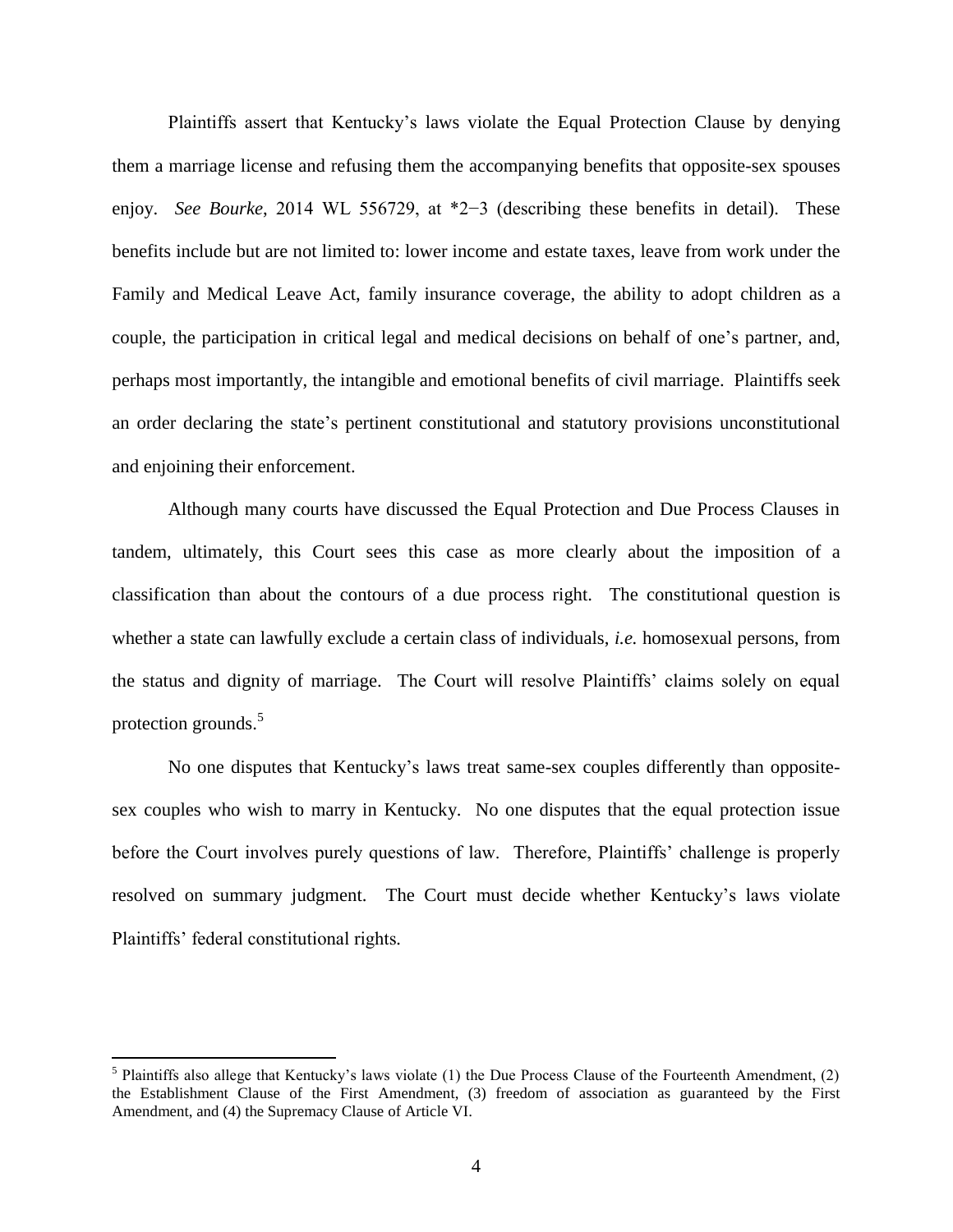II.

Before reaching the constitutional issues, the Court must address Defendant's preliminary argument that *Baker v. Nelson*, 409 U.S. 810 (1972), bars Plaintiffs' challenge to the Commonwealth's ban on same-sex marriage.<sup>6</sup> In *Baker*, the Supreme Court dismissed "for want of a substantial federal question" a challenge to a Minnesota Supreme Court ruling, which found that a same-sex couple did not have the right to marry under the federal Due Process or Equal Protection Clauses. *Id.* (per curiam); *see Baker v. Nelson*, 191 N.W.2d 185, 187 (Minn. 1971). Such a summary dismissal is usually binding precedent, *see Mandel v. Bradley*, 432 U.S. 173, 176 (1977), unless doctrinal developments indicate that the Court would rule differently now, *see Hicks v. Miranda*, 422 U.S. 332, 344 (1975). Today, it is difficult to take seriously the argument that *Baker* bars Plaintiffs' challenge.

Since 1972, a virtual tidal wave of pertinent doctrinal developments has swept across the constitutional landscape. For example, *Romer v. Evans* invalidated under the Equal Protection Clause a state constitutional amendment that discriminated on the basis of sexual orientation. 517 U.S. 620, 635−36 (1996). Shortly thereafter, *Lawrence v. Texas* invalidated under the Due Process Clause a state law criminalizing homosexual sodomy. 539 U.S. 558, 578 (2003). Most recently, *Windsor* held unconstitutional Section 3 of the Defense of Marriage Act ("DOMA"), 1 U.S.C. § 7, which defined "marriage" and "spouse" for the purposes of federal law in a way that excluded same-sex partners. 133 S.Ct. at 2695. In *Windsor*, the Supreme Court ignored the *Baker* issue in oral argument and in its opinion, even though the Second Circuit had ruled on it. *See Windsor v. United States*, 699 F.3d 169, 178−79 (2d Cir. 2012). The Court's silence

<sup>&</sup>lt;sup>6</sup> This Court's *Bourke* analysis was limited in scope to the distribution of state benefits to same-sex couples validly married outside Kentucky. *See Bourke v. Beshear*, 3:13-CV-750-H, 2014 WL 556729, at \*1 (W.D. Ky. Feb. 12, 2014). Therefore, the precedential value of *Baker* was not at issue.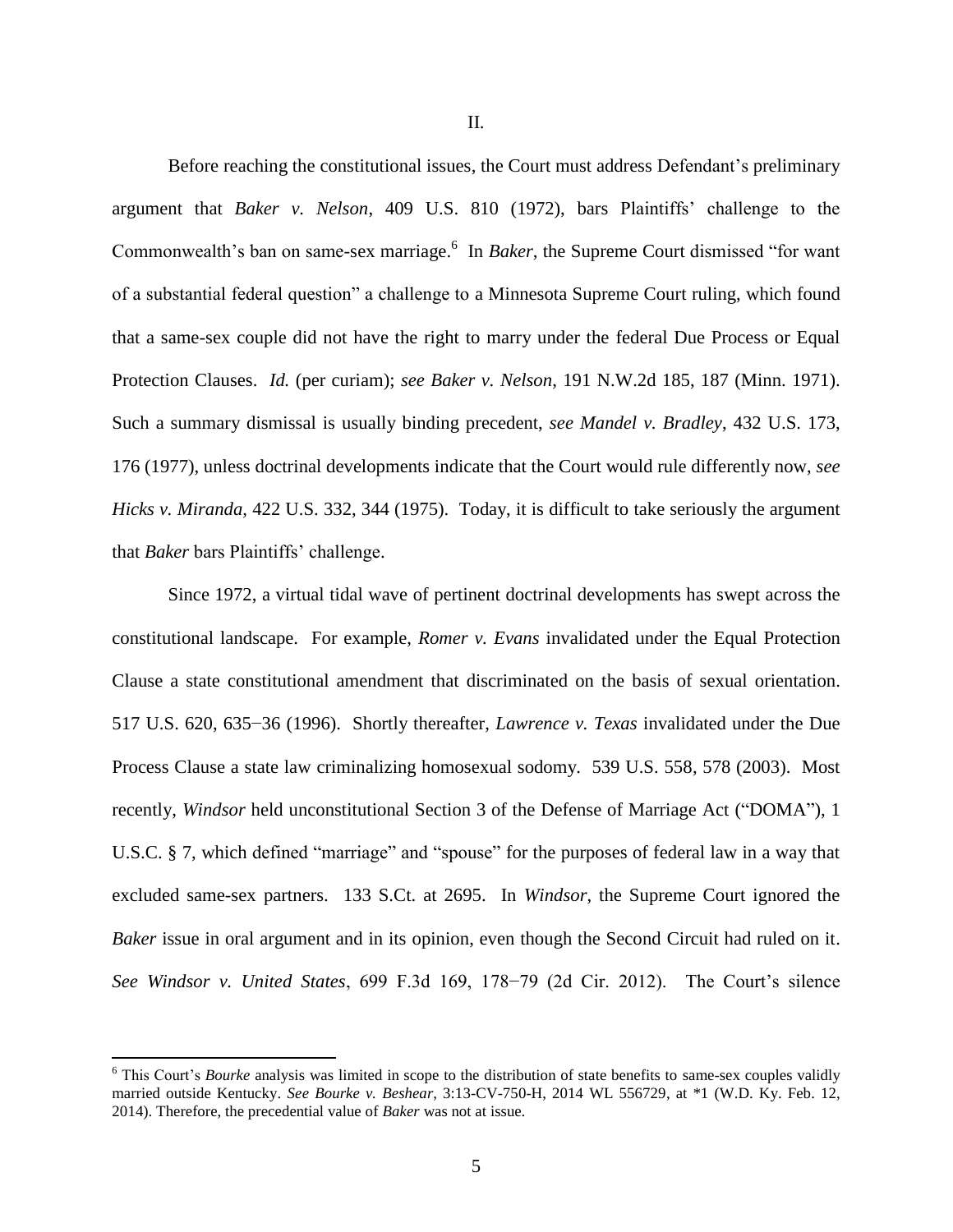supports a view that *Baker* is a dead letter.<sup>7</sup> See Wolf v. Walker, 14-CV-64-BBC, 2014 WL 2558444, at \*5 (W.D. Wis. June 6, 2014). Indeed, since *Windsor*, almost every court to confront this issue has found that *Baker* is not controlling. 8 This Court concludes that, due to doctrinal developments, *Baker* does not bar consideration of Plaintiffs' claims.

# III.

The most difficult part of the equal protection analysis here is determining the proper standard of review. Courts consider two factors. First, courts look to the "individual interests affected" by the challenged law. *Zablocki v. Redhail*, 434 U.S. 374, 383 (1978) (quotation omitted). If a statutory classification "significantly interferes with the exercise of [a fundamental] right," heightened scrutiny applies. *Id.*

Next, courts examine the "nature of the classification" imposed by the law. *Id.* The Supreme Court has fashioned three different levels of scrutiny that correspond to certain statutory classifications. Most statutory classifications receive rational basis review, under which the classification must only be "rationally related to a legitimate governmental purpose." *Clark v. Jeter*, 486 U.S. 456, 461 (1988) (citation omitted). Under this deferential standard, the law must be upheld if there is "any reasonably conceivable" set of facts that could provide a

<sup>7</sup> In addition, at the oral argument for *Windsor's* companion case *Hollingsworth v. Perry*, 133 S.Ct. 2652 (2013), Justice Ginsburg interrupted counsel's argument that *Baker* precluded the Court's consideration of the claim by saying: "Mr. Cooper, *Baker v. Nelson* was 1971. The Supreme Court hadn't even decided that gender-based classifications get any kind of heightened scrutiny." Transcript of Oral Argument at \*12, *Hollingsworth v. Perry*, 133 S.Ct. 2652 (2013) (No. 12−144), *available at* 2013 WL 1212745.

<sup>8</sup> *See, e.g.*, *Kitchen v. Herbert*, No. 13-4178, 2014 WL 2868044, at \*10 (10th Cir. June 25, 2014); *Baskin v. Bogan*, 1:14-CV-00355-RLY-TAB, 2014 WL 2884868, at \*6 (S.D. Ind. June 25, 2014); *Wolf v. Walker*, 14-CV-64-BBC, 2014 WL 2558444, at \*6 (W.D. Wis. June 6, 2014); *Whitewood v. Wolf*, 1:13-CV-1861, 2014 WL 2058105, at \*6 (M.D. Pa. May 20, 2014); *Geiger v. Kitzhaber*, 6:13-CV-01834-MC, 2014 WL 2054264, at \*1 n.1 (D. Or. May 19, 2014); *Latta v. Otter*, 1:13-CV-00482-CWD, 2014 WL 1909999, at \*9 (D. Idaho May 13, 2014); *De Leon v. Perry*, 975 F. Supp. 2d 632, 648−49 (W.D. Tex. 2014); *DeBoer v. Snyder*, 973 F. Supp. 2d 757, 773 n.6 (E.D. Mich. 2014); *Bostic v. Rainey*, 970 F. Supp. 2d 456, 470 (E.D. Va. 2014); *Bishop v. United States ex rel. Holder*, 962 F. Supp. 2d 1252, 1277 (N.D. Okla. 2014); *Kitchen v. Herbert*, 961 F. Supp. 2d 1181, 1195 (D. Utah 2013). The only post-*Windsor* case disallowing a challenge to a state ban on same-sex marriage is *Merritt v. Attorney Gen.*, CIV.A. 13- 00215-BAJ, 2013 WL 6044329, at \*2 (M.D. La. Nov. 14, 2013). The Court does not find *Merritt* persuasive, as the viability of *Baker* was not briefed, and the court did not clearly state that it was dismissing on *Baker* grounds.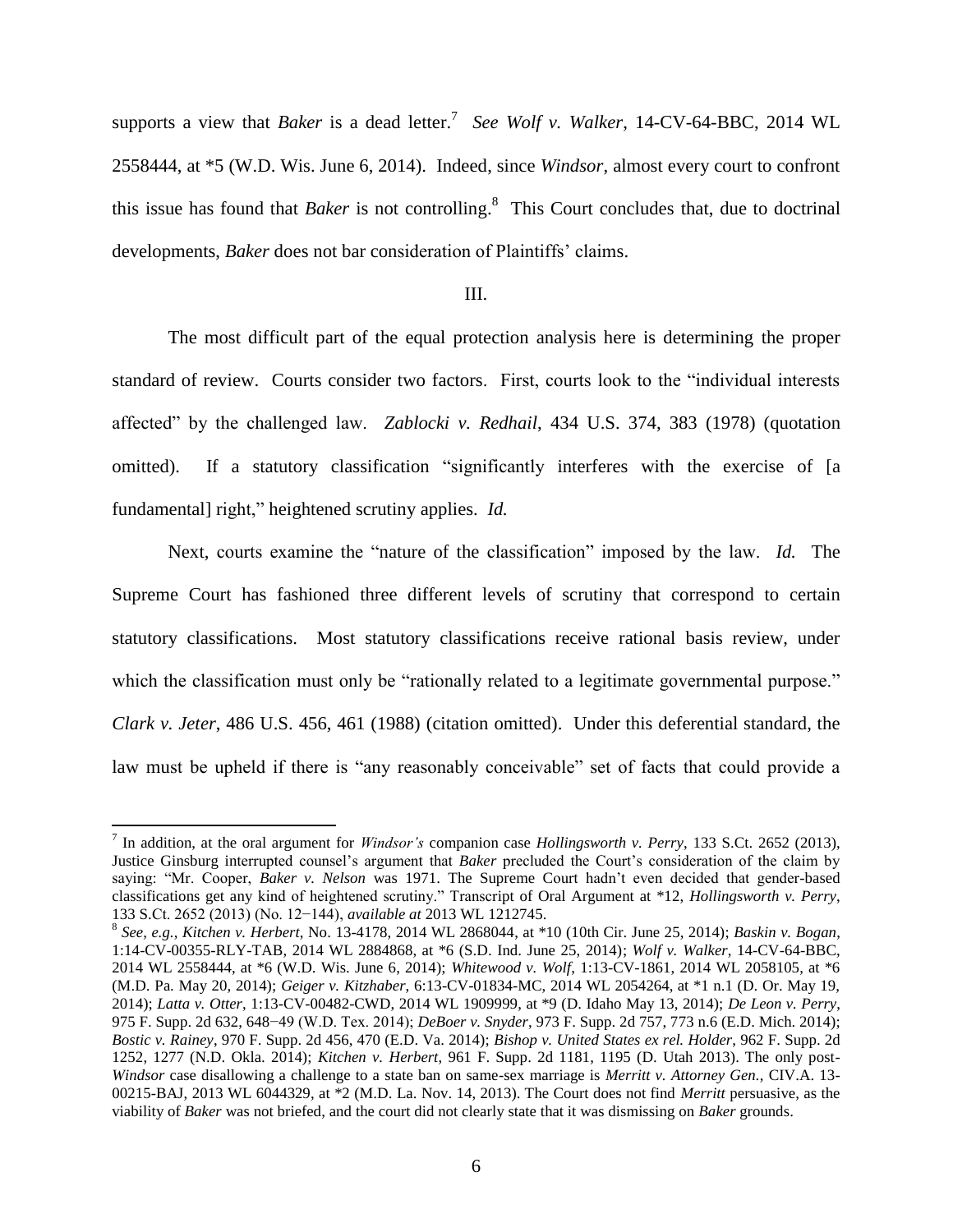rational basis for the classification, and the state need not present any evidence. *FCC v. Beach Commc'ns, Inc.*, 508 U.S. 307, 313 (1993).

The two heightened tiers of scrutiny demand more exacting judicial review. Under strict scrutiny, the state must show that the statutory classification is "narrowly tailored" to further a "compelling governmental interest[]." *Adarand Constructors, Inc. v. Pena*, 515 U.S. 200, 227 (1995). This standard is reserved for certain "suspect" classifications such as those based on race, alienage, and national origin. *See Graham v. Richardson*, 403 U.S. 365, 371−72 (1971). For a small number of "quasi-suspect" classifications, such as gender and illegitimacy, the courts apply intermediate scrutiny, under which the statutory classification must be "substantially related to an important governmental objective." *Clark*, 486 U.S. at 461.

The Court will first consider whether heightened review applies here based on the individual interest affected and will next consider the nature of the statutory classification.

## A.

If the classification imposed by Kentucky's laws significantly interferes with the exercise of a fundamental right, "critical examination of the state interests advanced in support of that classification is required," *i.e.* strict scrutiny applies. *Zablocki*, 434 U.S. at 383 (quotation omitted). Kentucky's laws prevent all same-sex couples from marrying. This acts as a complete bar to Plaintiffs' ability to marry each other, thus satisfying the "significant interference" threshold. The only question that remains is whether the right Plaintiffs seek to exercise is a fundamental right—a question that neither the Supreme Court nor the Sixth Circuit has answered.

The right to marry is a fundamental right situated within the due process right to liberty. *See Loving v. Virginia*, 388 U.S. 1, 12 (1967) (marriage is a "fundamental freedom"); *Skinner v.*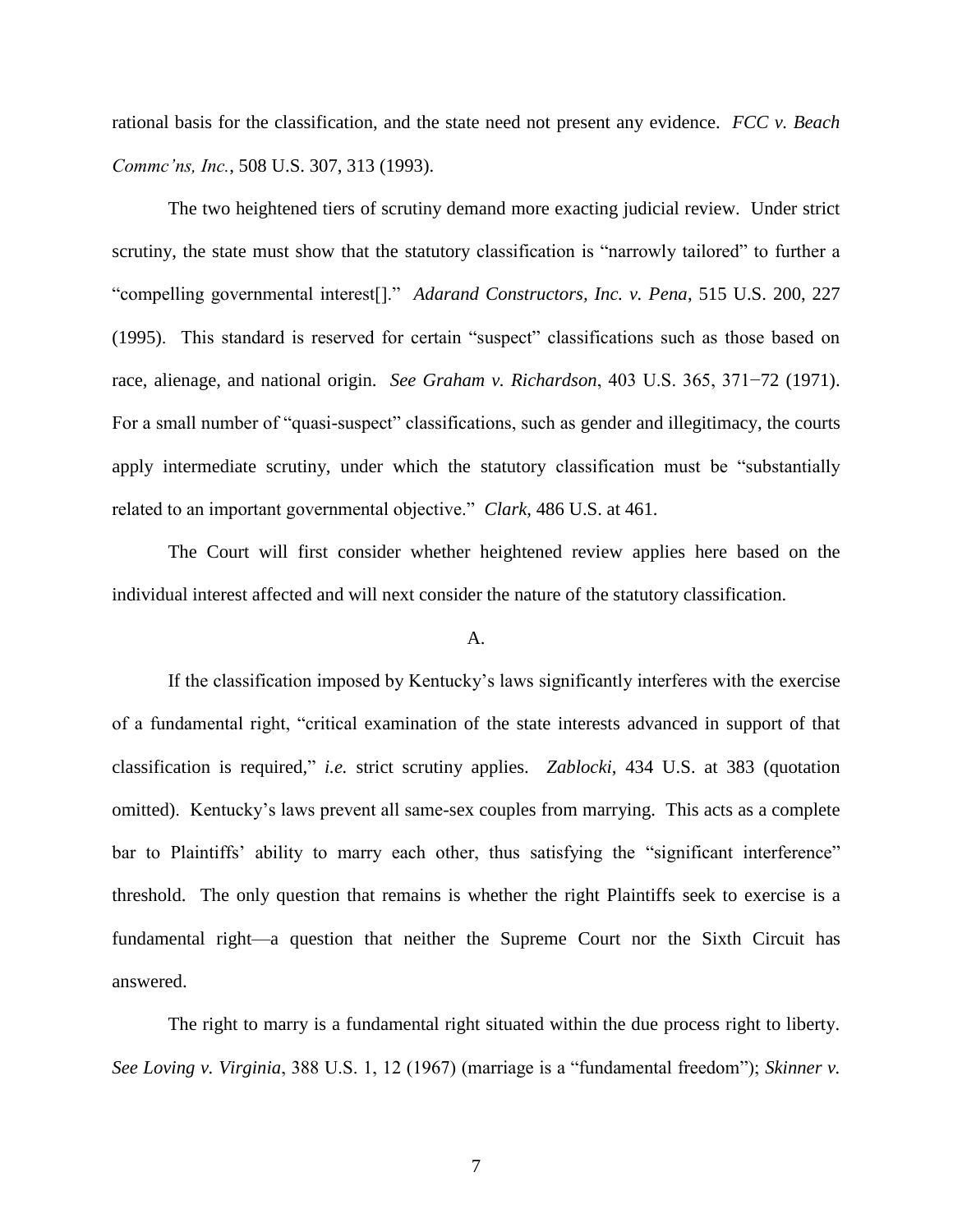*Oklahoma ex rel. Williamson,* 316 U.S. 535, 541 (1942) (marriage is "one of the basic civil rights"); *Meyer v. Nebraska*, 262 U.S. 390, 399 (1923) (the right to marry is a central part of Due Process liberty); *Maynard v. Hill*, 125 U.S. 190, 205 (1888) (marriage is "the most important relation in life"). The right to marry is a nonenumerated fundamental right; that is, it is not written in the Constitution. Its constitutional significance arises from various protected liberty interests, such as the right to privacy and freedom of association. *See Griswold v. Connecticut*, 381 U.S. 479, 486 (1965) (marriage is a "right of privacy older than the Bill of Rights"); *M.L.B. v. S.L.J.*, 519 U.S. 102, 116 (1996) ("[c]hoices about marriage . . . are among associational rights this Court has ranked as 'of basic importance in our society'" (quoting *Boddie v. Connecticut*, 401 U.S. 371, 376 (1971))).

Most of our liberty interests—*e.g.* privacy, autonomy, procreation, travel—exist independent of the government. By contrast, civil marriage and the government are inseparable. The state institution of marriage—the issuance of marriage licenses and the distribution of benefits based on marital status—has become an integral component of the fundamental right to marry. It is in this way that civil marriage has become "objectively, deeply rooted in this Nation's history and tradition . . . and implicit in the concept of ordered liberty." *Washington v. Glucksberg*, 521 U.S. 702, 720−21 (1997) (quotations omitted). This atypical tie to the government makes the fundamental right to marry all the more challenging to consider.

The three foundational right-to-marry Supreme Court cases are *Loving*, 388 U.S. 1, *Zablocki*, 434 U.S. 374, and, most recently, *Turner v. Safley*, 482 U.S. 78 (1987). *Loving* declared Virginia's anti-miscegenation law unconstitutional on both equal protection and due process grounds. *See* 388 U.S. at 11−12. *Zablocki* held that a state statute requiring a father to pay his past-due court-ordered child support payments before marrying violated the Equal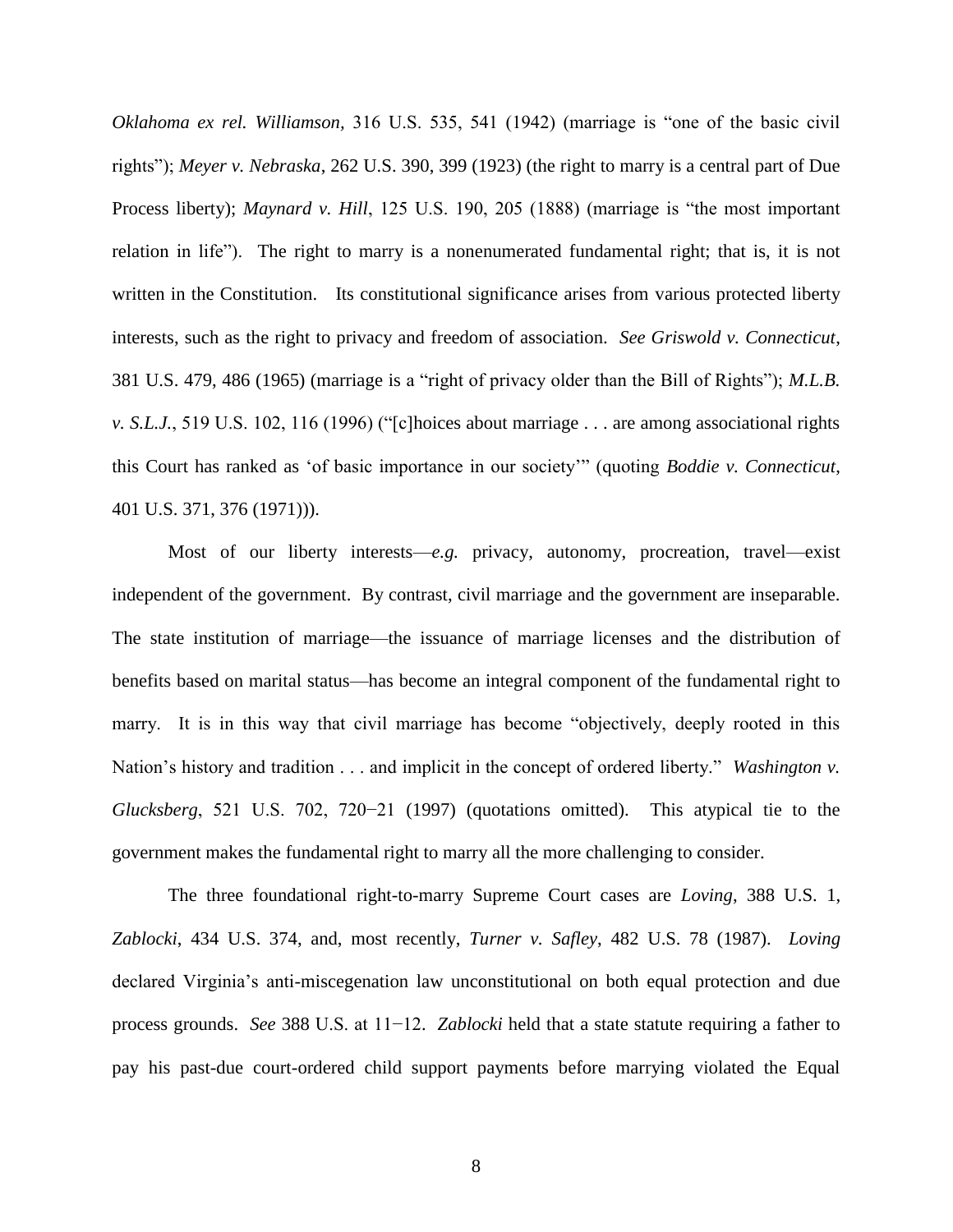Protection Clause. *See* 434 U.S. at 390−91. *Turner* found that prisoners retain their fundamental right to marry. *See* 482 U.S. at 95. In that case, the Court's discussion of "elements" or "incidents" of marriage suggests that evaluating the application of the fundamental right to marry to this case might involve a discussion of the scope or contours of the right to marry. *Id.* at 95−96. Under this view, the question before the Court can be distilled to: is same-sex marriage part of or included in the fundamental right to marry, or is it something else altogether?

The best evidence of the Supreme Court's thinking on this question is found in Justice Kennedy's recent opinions involving sexual orientation-based classifications, *Lawrence*, 539 U.S. 558, and *Windsor*, 133 S.Ct. 2675. Both of these postdate the Supreme Court's major rightto-marry cases mentioned above. Both can be interpreted to have employed something more than rational basis review, but neither explicitly applied heightened scrutiny, even when intimacy, a right that seems firmly rooted in the fundamental right to privacy and autonomy, was directly at issue. *See Lawrence*, 539 U.S. at 564.

Just last year, *Windsor* held Section 3 of DOMA unconstitutional on both equal protection and due process grounds. *See* 133 S.Ct. at 2695. However, Justice Kennedy's opinion neither articulated a standard of review nor discussed the fundamental right to marry, despite having had the opportunity to do so. Although *Windsor* did not need to squarely address the application of the fundamental right to marry to reach its holding, Justice Kennedy's choice to remain silent on the question is significant. Justice Kennedy could have much more easily resolved the case by finding that DOMA implicated a fundamental right.

If the inquiry here is viewed as a contours-of-the-right question, holding that the fundamental right to marry encompasses same-sex marriage would be a dramatic step that the Supreme Court has not yet indicated a willingness to take. Further, it is a step that is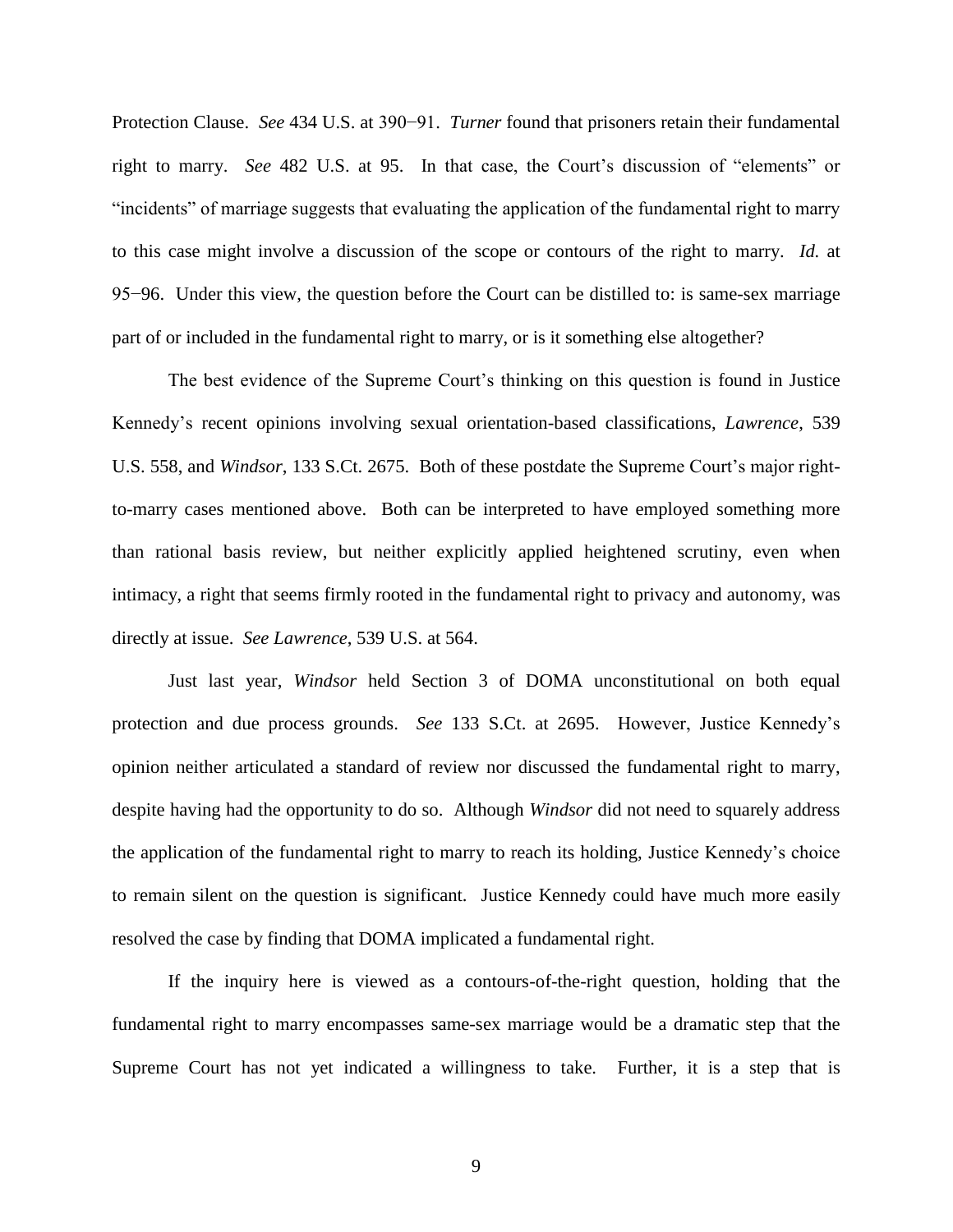unnecessary to the ultimate result in this action. Given the current posture of relevant constitutional jurisprudence, this Court finds caution here a more appropriate approach to avoid overreaching in its own constitutional analysis.<sup>9</sup>

### B.

The Court next considers whether the statutory classification at issue justifies heightened equal protection scrutiny, that is, whether homosexual persons constitute a suspect class. The Supreme Court has never explicitly decided this question. For the reasons that follow, the Court holds that they do. $^{10}$ 

The Supreme Court's most recent case involving sexual orientation did not discuss this specific issue, nor did it declare what precise equal protection standard it applied. *See Windsor*, 133 S.Ct. 2675. In a different context, the Sixth Circuit has suggested that sexual orientation classifications should not receive heightened scrutiny. *See Davis v. Prison Health Servs.*, 679 F.3d 433, 438 (6th Cir. 2012). However, as this Court previously noted, "It would be no surprise . . . were the Sixth Circuit to reconsider its view." *Bourke*, 2014 WL 556729, at \*4. The *Davis* decision applied rational basis review based on a line of cases explicitly relying on *Bowers v. Hardwick*, 478 U.S. 186 (1986). The Supreme Court unambiguously repudiated *Bowers* in its 2003 *Lawrence* decision. *See* 539 U.S. at 578 ("*Bowers* was not correct when it was decided, and it is not correct today."); *id.* at 575 ("[*Bowers's*] continuance as precedent demeans the lives of homosexual persons."). This Court, like other district courts in the Sixth Circuit, concludes that it must now conduct its own analysis to determine whether sexual orientation classifications should receive heightened scrutiny. *See, e.g.*, *Bassett v. Snyder*, 951 F. Supp. 2d 939, 961 (E.D.

 $\overline{a}$ 

 $9$  Under the inapplicable but analogous canon of constitutional avoidance, courts are instructed to exercise judicial restraint to avoid unnecessarily reaching a question of constitutional law. *Cf. Ashwander v. Tennessee Valley Auth.*, 297 U.S. 288, 346−48 (1936) (Brandeis, J. concurring) (listing seven situations in which constitutional avoidance is appropriate).

<sup>10</sup> This Court's *Bourke* opinion discussed but did not decide this issue. *See* 2014 WL 556729, at \*4−5.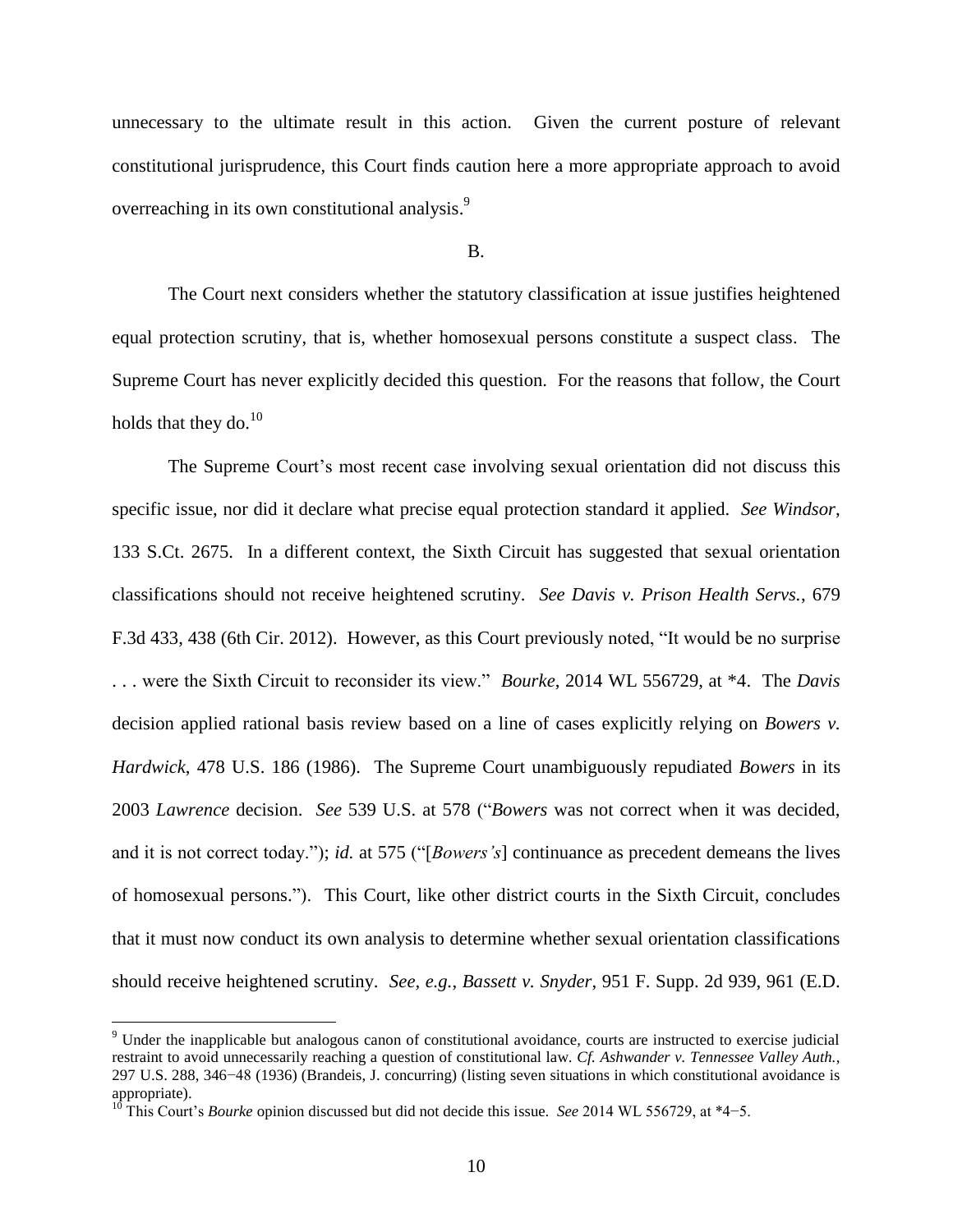Mich. 2013) ("The tarnished provenance of *Davis* and the cases upon which it relies provides ample reasons to revisit the question of whether sexual orientation is a suspect classification under equal protection jurisprudence."); *Obergefell v. Wymyslo*, 962 F. Supp. 2d 968, 986 (S.D. Ohio 2013).

1.

The Supreme Court has identified four factors that determine whether a group of persons is a disadvantaged class for the purposes of equal protection analysis: (1) historical discrimination, *see Lyng v. Castillo*, 477 U.S. 635, 638 (1986); (2) the ability to contribute to society, *see City of Cleburne, Tex. v. Cleburne Living Ctr.*, 473 U.S. 432, 440−41 (1985); (3) immutable defining characteristics, *see Lyng*, 477 U.S. at 638; and (4) political powerlessness, see id.<sup>11</sup> For the reasons that follow, the Court concludes that gay and lesbian persons are a disadvantaged class.

Historical discrimination against homosexual persons is readily apparent and cannot reasonably be disputed. Further, the Court cannot think of any reason why homosexuality would affect a person's ability to contribute to society. No court has concluded otherwise. The remaining two factors, immutability and political powerlessness, are slightly less straightforward.<sup>12</sup>

As to immutability, the relevant inquiry is not whether a person *could*, in fact, change a characteristic, but rather whether the characteristic is so integral to a person's identity that it would be inappropriate to require her to change it to avoid discrimination. *Accord Wolf*, 2014 WL

 $\overline{a}$ 

<sup>&</sup>lt;sup>11</sup> Since *Windsor*, every court to consider these factors has concluded that each applies to homosexual persons. *See*, *e.g.*, *Wolf*, 2014 WL 2558444, at \*27−29; *Whitewood*, 2014 WL 2058105, at \*11−14.

<sup>&</sup>lt;sup>12</sup> "Immutability and lack of political power are not strictly necessary factors to identify a suspect class." *Windsor v*. *United States*, 699 F.3d 169, 181 (2d Cir. 2012) (citing *City of Cleburne, Tex. v. Cleburne Living Ctr.*, 473 U.S. 432, 442 n.10 (1985) ("'[T]here's not much left of the immutability theory, is there?'") (internal quotation omitted)); *id.* (citing *City of Cleburne*, 473 U.S. at 472 n.24 (Marshall, J., concurring in part and dissenting in part) ("The 'political powerlessness' of a group may be relevant, but that factor is neither necessary, as the gender cases demonstrate, nor sufficient, as the example of minors illustrates.") (internal quotation omitted)).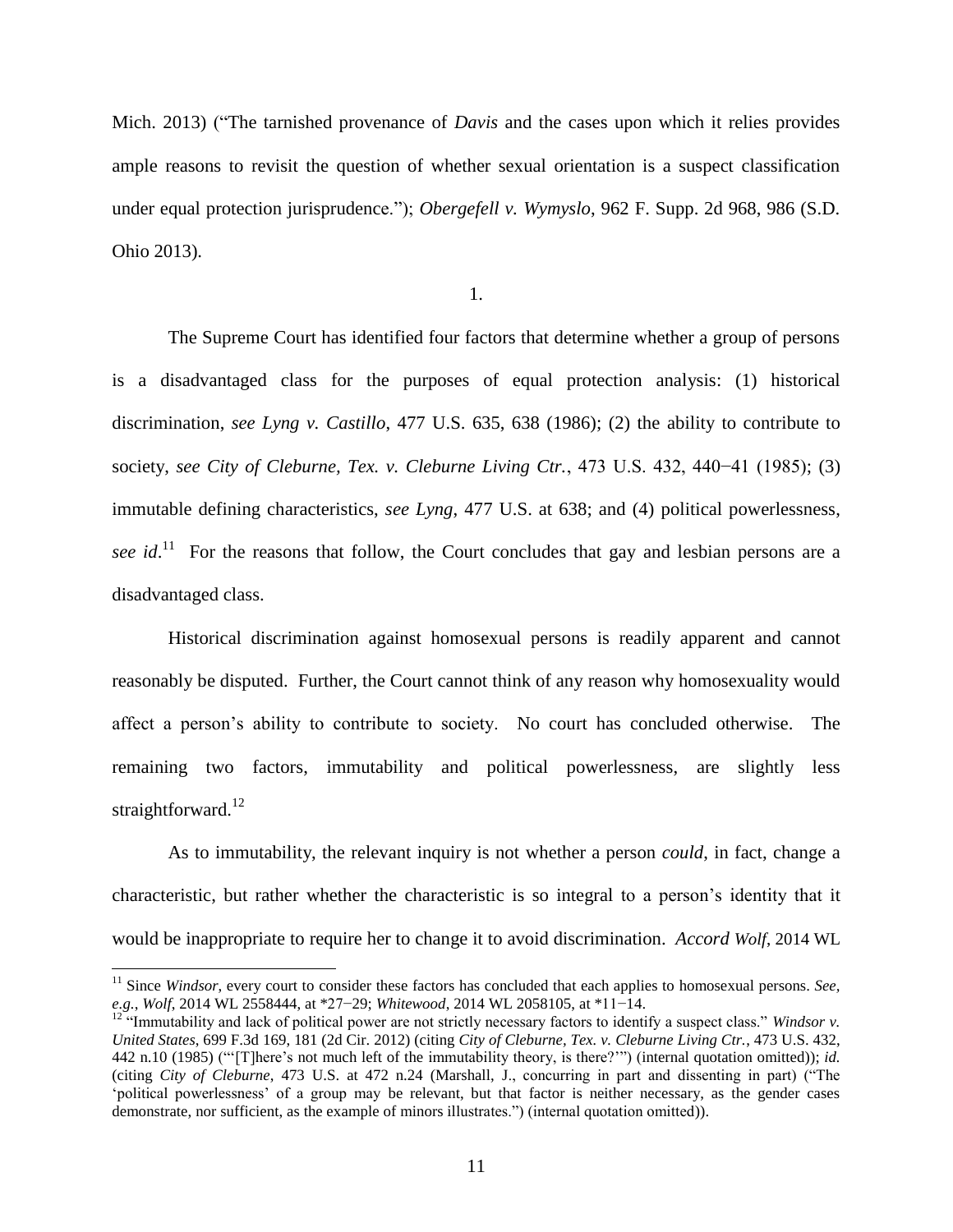2558444, at \*28; *see also Griego v. Oliver*, 2014-NMSC-003, 316 P.3d 865, 884 (N.M. 2013). For example, strictly speaking, a person *can* change her citizenship, religion, and even gender. Legislative classifications based on these characteristics nevertheless receive heightened scrutiny because, even though they are in a sense subject to choice, no one should be forced to disavow or change them. That is, these characteristics are "an integral part of human freedom" entitled to constitutional protection, as is sexual expression. *Lawrence*, 539 U.S. at 577. Thus, even if sexual orientation is not strictly immutable, it fits within the realm of protected characteristics "fundamental to a person's identity," which satisfies the immutability factor. *De Leon v. Perry*, 975 F. Supp. 2d 632, 651 (W.D. Tex. 2014); *see Wolf*, 2014 WL 2558444, at \*28; *Bassett*, 951 F. Supp. 2d at 960.

Finally, the Court finds that homosexual persons are "politically powerless" within the constitutional meaning of this phrase. In discussing this factor, the Second Circuit noted: "The question is not whether homosexuals have achieved political influence and success over the years; they clearly have. The question is whether they have the strength to politically protect themselves from wrongful discrimination." *Windsor*, 699 F.3d at 184. Indeed, if the standard were whether a given minority group had achieved any political successes over the years, virtually no group would qualify as a suspect or quasi-suspect class. A more effective inquiry looks to the vulnerability of a class in the political process due to its size or political or cultural history. *See Wolf*, 2014 WL 2558444, at \*29. Under this inquiry, Kentucky's laws against homosexual persons are "Exhibit A" of this powerlessness.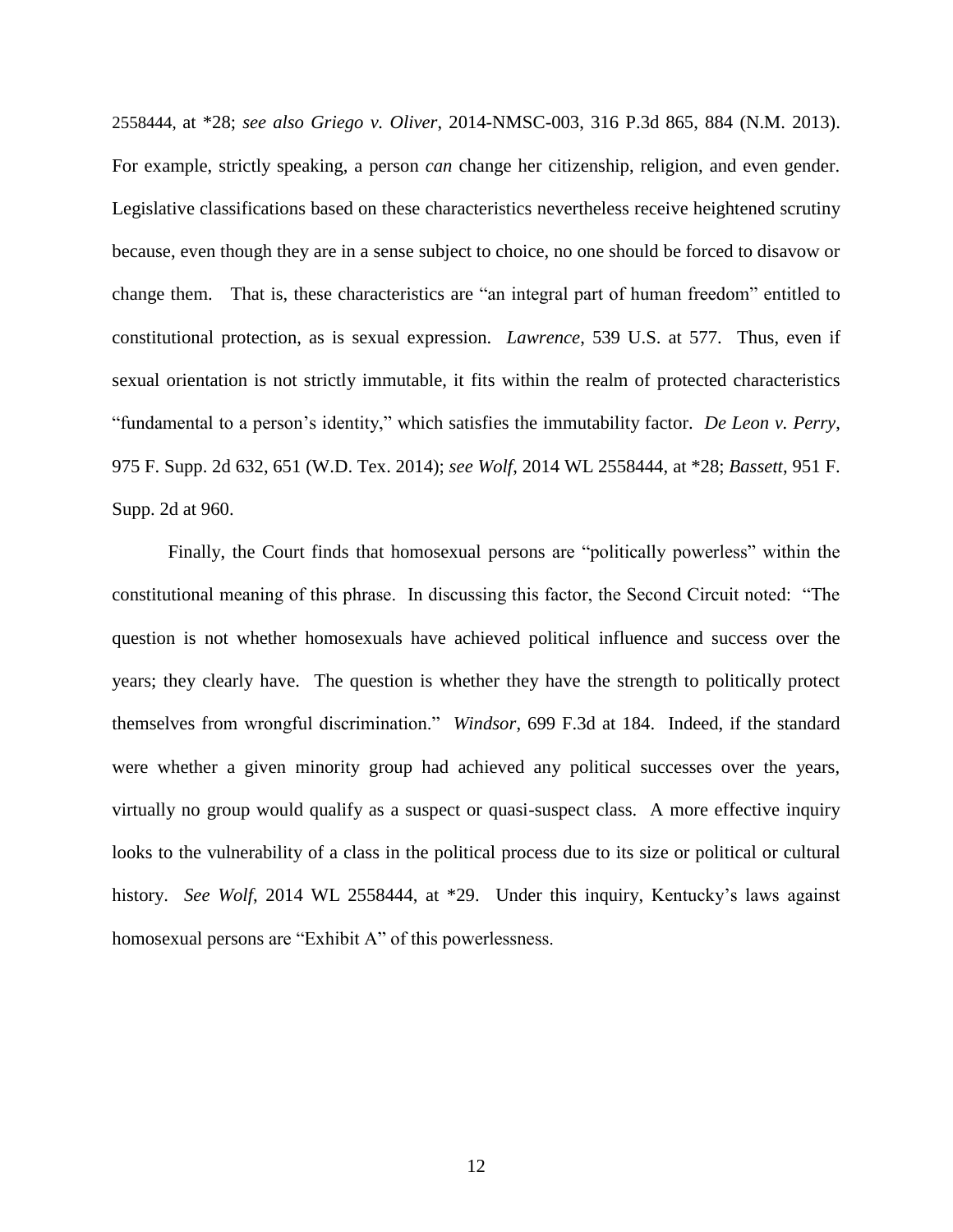Having found that all four factors clearly weigh in favor of heightened scrutiny, the Court must identify which level of heightened scrutiny applies. The Supreme Court has not fully explained how to distinguish between suspect and quasi-suspect classes.

Among the protected classifications, sexual orientation seems most similar to the quasisuspect classes. Sexual orientation is not obvious in the way that race, a suspect class, is.<sup>13</sup> Cf. *Mathews v. Lucas*, 427 U.S. 495, 506 (1976) (finding illegitimacy a quasi-suspect class where "perhaps in part because illegitimacy does not carry an obvious badge, as race or sex do, . . . discrimination against illegitimates has never approached the severity or pervasiveness of the historic legal and political discrimination against women and Negroes"). It is certainly not more apparent than a person's sex, which is a quasi-suspect class. *See Craig v. Boren*, 429 U.S. 190, 197 (1976) (applying intermediate scrutiny to gender classifications); *Frontiero v. Richardson*, 411 U.S. 677, 685−86 (1973) (plurality opinion) (women face "pervasive" discrimination "in part because of the high visibility of the sex characteristic"). For this reason, to afford greater protection to sexual orientation than gender would seem inappropriate.

In addition, some courts have found sexual orientation similar to gender in various ways. *See Windsor*, 699 F.3d at 184−85 (listing parallels between the status of women at the time the Court found they constituted a suspect class and homosexual individuals today, and finding homosexual persons to be quasi-suspect class based in part on analogy to gender); *accord Wolf*, 2014 WL 2558444, at \*29; *Whitewood v. Wolf*, 1:13-CV-1861, 2014 WL 2058105, at \*14 (M.D. Pa. May 20, 2014). For example, although the acceptance of homosexual persons has "improved markedly in recent decades," they still face "pervasive, although at times more subtle,

 $13$  Of course, national origin and alienage are often not apparent and yet are suspect classifications.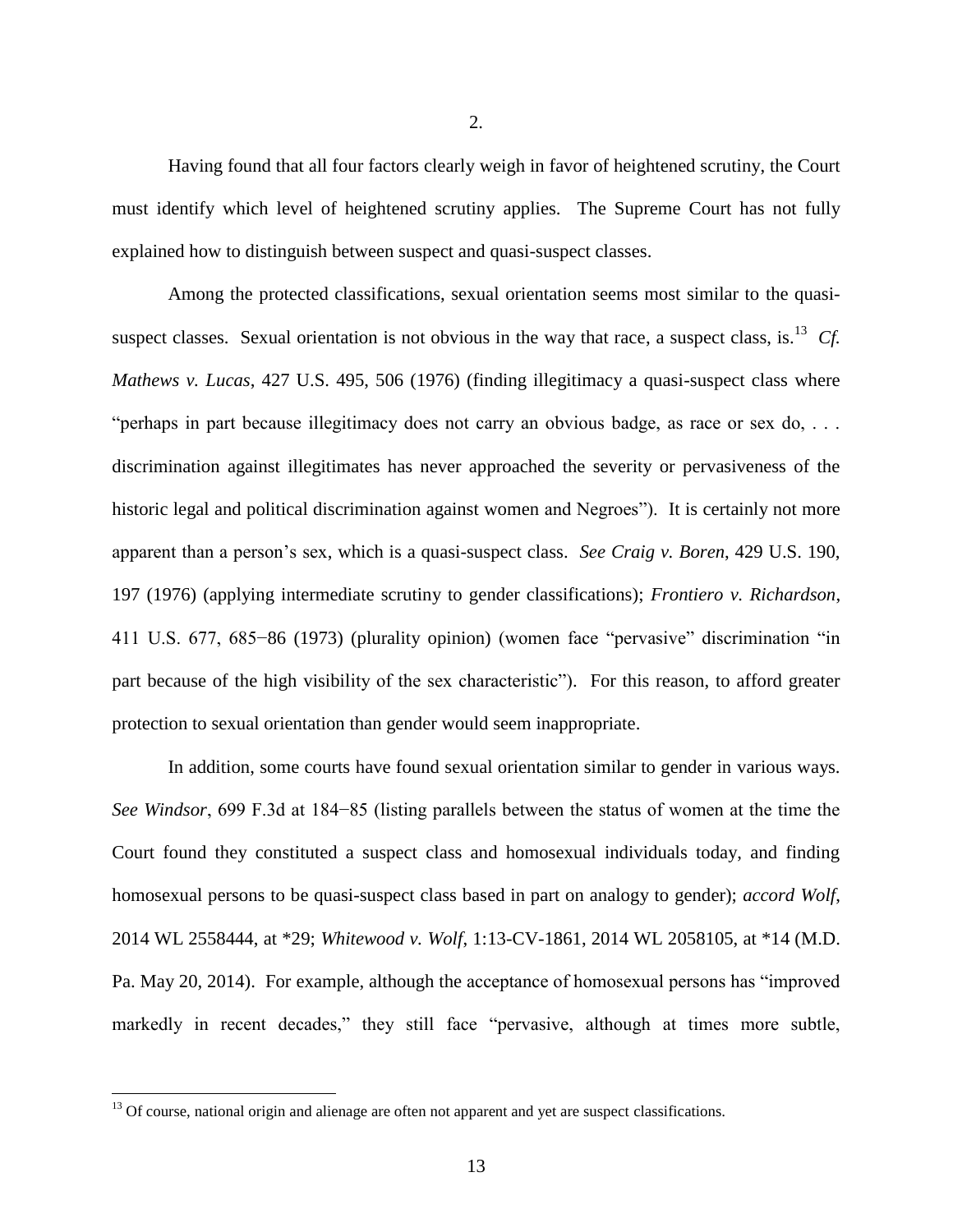discrimination . . . in the political arena." *Windsor*, 699 F.3d at 184 (quoting *Frontiero*, 411 U.S. at 685−86) (internal quotation marks omitted).

This Court finds that homosexual persons constitute a quasi-suspect class "based on the weight of the factors and on analogy to the classifications recognized as suspect and quasisuspect." *Windsor*, 699 F.3d at 185. In so doing, it agrees with the Second Circuit and the many other district courts to confront this question. *See id.*; *see, e.g.*, *Whitewood*, 2014 WL 2058105, at \*14; *Wolf*, 2014 WL 2558444, at \*29. Quasi-suspect classes are given intermediate scrutiny. *See Clark*, 486 U.S. at 461. Therefore, here, the state must show that the sexual orientation classification imposed by Kentucky's laws is "substantially related to an important governmental objective." *Id*.

# IV.

Ultimately, Kentucky's laws banning same-sex marriage cannot withstand constitutional review regardless of the standard. The Court will demonstrate this by analyzing Plaintiffs' challenge under rational basis review.<sup>14</sup>

Under this standard, Plaintiffs have the burden to prove either that there is no conceivable legitimate purpose for the law or that the means chosen to effectuate a legitimate purpose are not rationally related to that purpose. "Rational basis review, while deferential, is not 'toothless.'" *Peoples Rights Org., Inc. v. City of Columbus*, 152 F.3d 522, 532 (6th Cir. 1998) (quoting

<sup>&</sup>lt;sup>14</sup> In *Bourke*, the Court explored the question whether *Windsor* altered the application of rational basis review in the same-sex marriage context. *See Bourke v. Beshear*, 3:13-CV-750-H, 2014 WL 556729, at \*6−7 (W.D. Ky. Feb. 12, 2014). The Court identified two principles from Justice Kennedy's opinion. The first is that "the actual purpose of Kentucky's laws is relevant to this analysis to the extent that their purpose and principal effect was to treat two groups differently." *Id.* at \*6. The legislative history of Kentucky's constitutional ban clearly demonstrates the intent to permanently prevent the performance of same-sex marriages in Kentucky, which suggests animus against samesex couples. *See id.* at \*7 n.15. The second principle is that such a ban "demeans one group by depriving them of rights provided for others." *Id.* at \*7. Kentucky's laws undoubtedly burden the lives of same-sex couples by excluding them from the institution of marriage and all of its associated benefits. While there is some evidence of animus against homosexual persons, many people likely supported Kentucky's laws based on sincere religious and traditional reasons. *Bourke* thus concluded that, absent a clear showing of animus, the Court must apply traditional rational basis review. *See id.*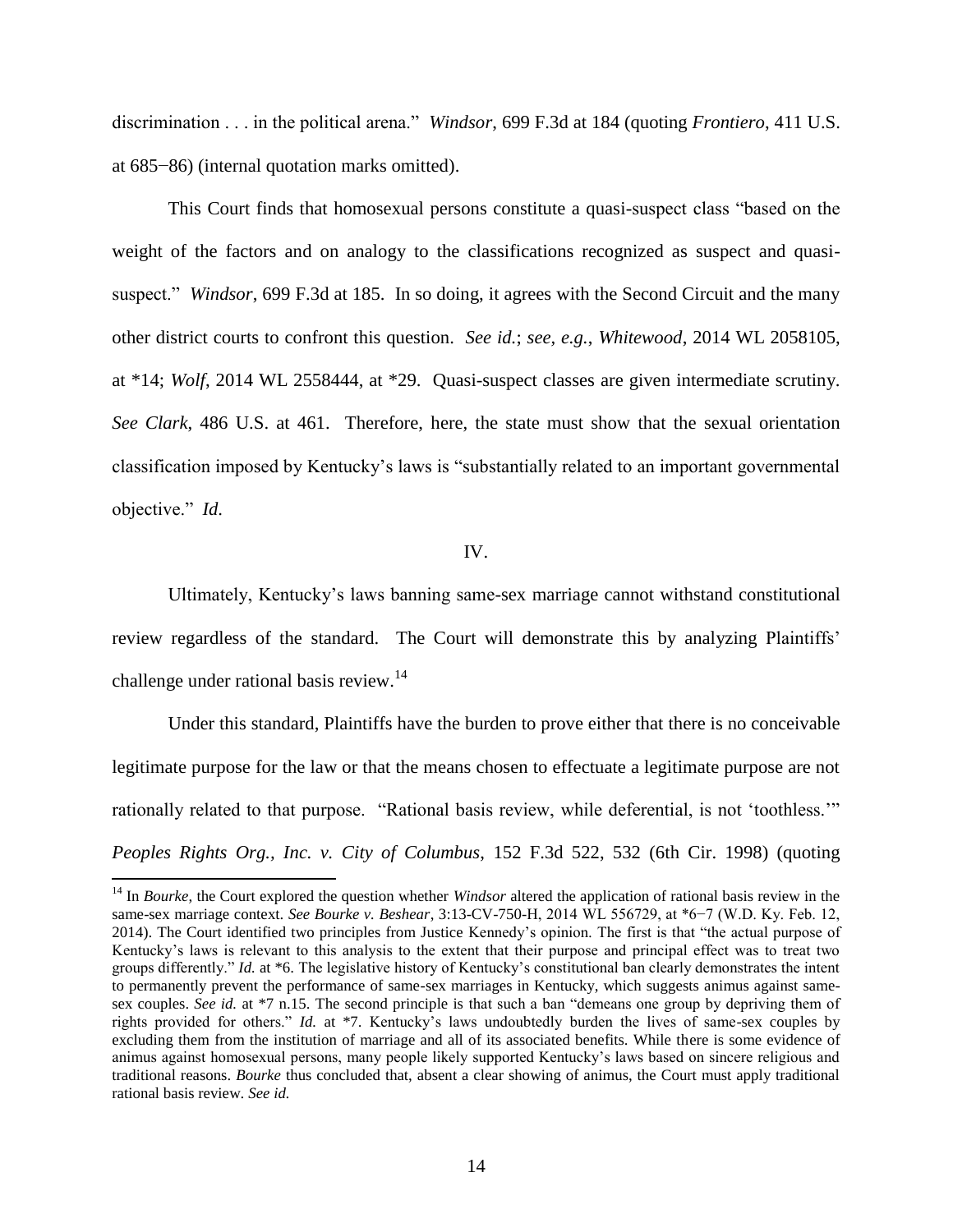*Mathews*, 427 U.S. at 510). Courts "insist on knowing the relation between the classification adopted and the object to be attained." *Romer*, 517 U.S. at 632. This "ensure[s] that classifications are not drawn for the purpose of disadvantaging the group burdened by the law." *Id.* at 633.

#### A.

The Court will begin with Defendant's only asserted justification for Kentucky's laws prohibiting same-sex marriage: "encouraging, promoting, and supporting the formation of relationships that have the natural ability to procreate." Perhaps recognizing that procreationbased arguments have not succeeded in this Court, *see Bourke*, 2014 WL 556729, at \*8, nor any other court post-*Windsor*, Defendant adds a disingenuous twist to the argument: traditional marriages contribute to a stable birth rate which, in turn, ensures the state's long-term economic stability.

These arguments are not those of serious people. Though it seems almost unnecessary to explain, here are the reasons why. Even assuming the state has a legitimate interest in promoting procreation, the Court fails to see, and Defendant never explains, how the exclusion of same-sex couples from marriage has any effect whatsoever on procreation among heterosexual spouses. Excluding same-sex couples from marriage does not change the number of heterosexual couples who choose to get married, the number who choose to have children, or the number of children they have. *See Bishop v. United States ex rel. Holder*, 962 F. Supp. 2d 1252, 1291 (N.D. Okla. 2014) ("Marriage is incentivized for naturally procreative couples to precisely the same extent regardless of whether same-sex couples (or other non-procreative couples) are included."). The Court finds no rational relation between the exclusion of same-sex couples from marriage and the Commonwealth's asserted interest in promoting naturally procreative marriages.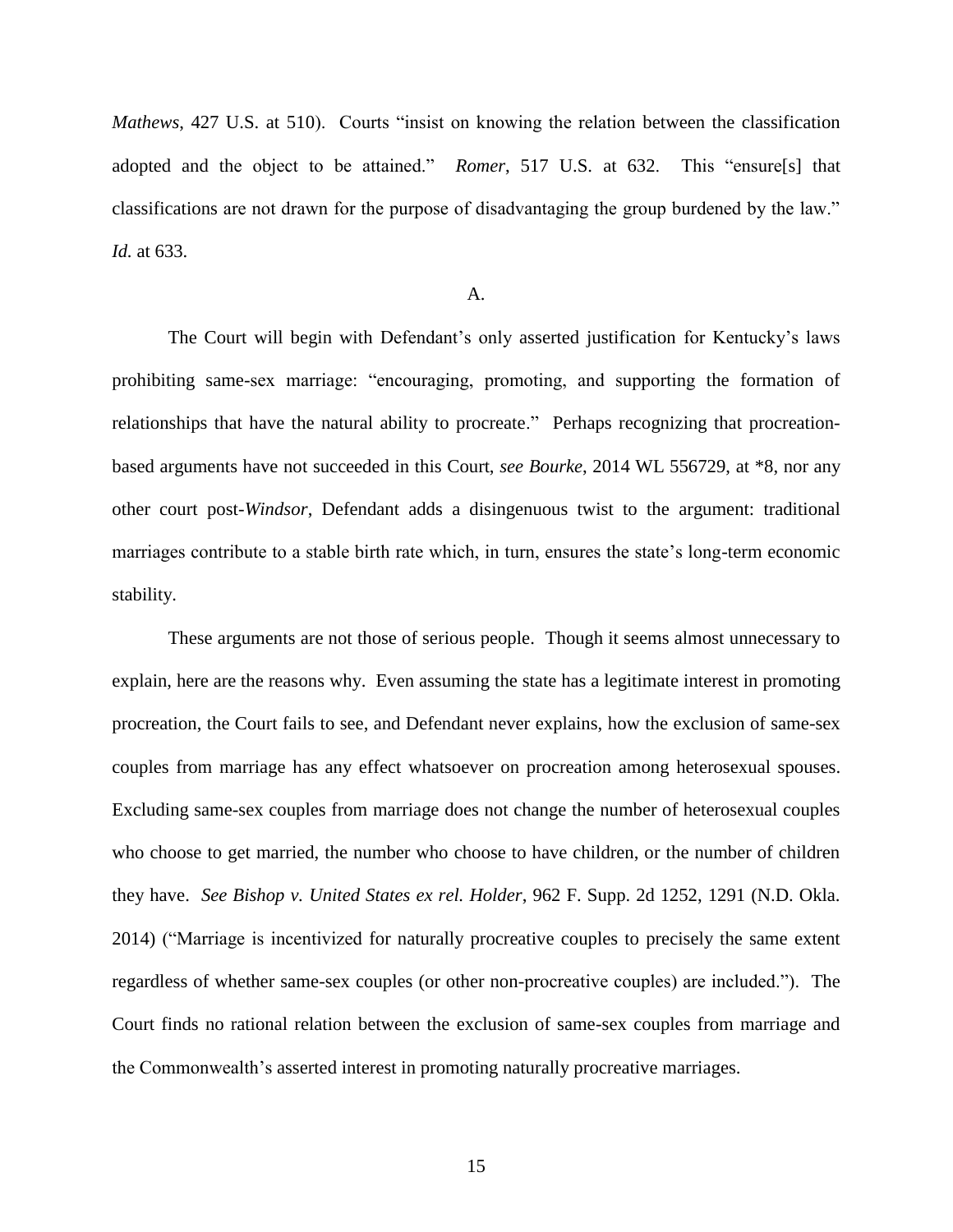The state's attempts to connect the exclusion of same-sex couples from marriage to its interest in economic stability and in "ensuring humanity's continued existence" are at best illogical and even bewildering. These arguments fail for the precise reasons that Defendant's procreation argument fails.<sup>15</sup>

Numerous courts have repeatedly debunked all other reasons for enacting such laws. The Court can think of no other conceivable legitimate reason for Kentucky's laws excluding samesex couples from marriage.

B.

To sidestep these obvious deficiencies, Defendant argues that the state is not required to draw perfect lines in its classifications. By this argument, the state can permissibly deny marriage licenses to same-sex couples but not other couples who cannot or choose not to procreate "naturally."

It is true that "[a] classification does not fail rational-basis review because it is not made with mathematical nicety or because in practice it results in some inequality." *Heller v. Doe*, 509 U.S. 312, 321 (1993) (quoting *Dandridge v. Williams*, 397 U.S. 471, 485 (1970)) (internal quotation marks omitted). However, that Kentucky's laws do not deny licenses to other nonprocreative couples reveals the true hypocrisy of the procreation-based argument. *Cf. Bishop*, 962 F. Supp. 2d at 1291−92 (finding state laws' failure to deny marriage licenses to other nonprocreative couples to be probative of a lack of rationality under the logic of *City of Cleburne*,

l

<sup>&</sup>lt;sup>15</sup> Amicus the Family Trust Foundation phrased the state's interest slightly differently: "to channel the presumptive procreative potential of man-woman couples into committed unions for the good of children and society." It then went on to make the exact same arguments—chiefly, responsible procreation and child-rearing, steering naturally procreative relationships into stable unions, and promoting the optimal childrearing environment—that this Court in *Bourke* and other federal courts have rejected. *See* 2014 WL 556729, at \*8. The Court sees no need to readdress these arguments and incorporates its *Bourke* discussion by reference.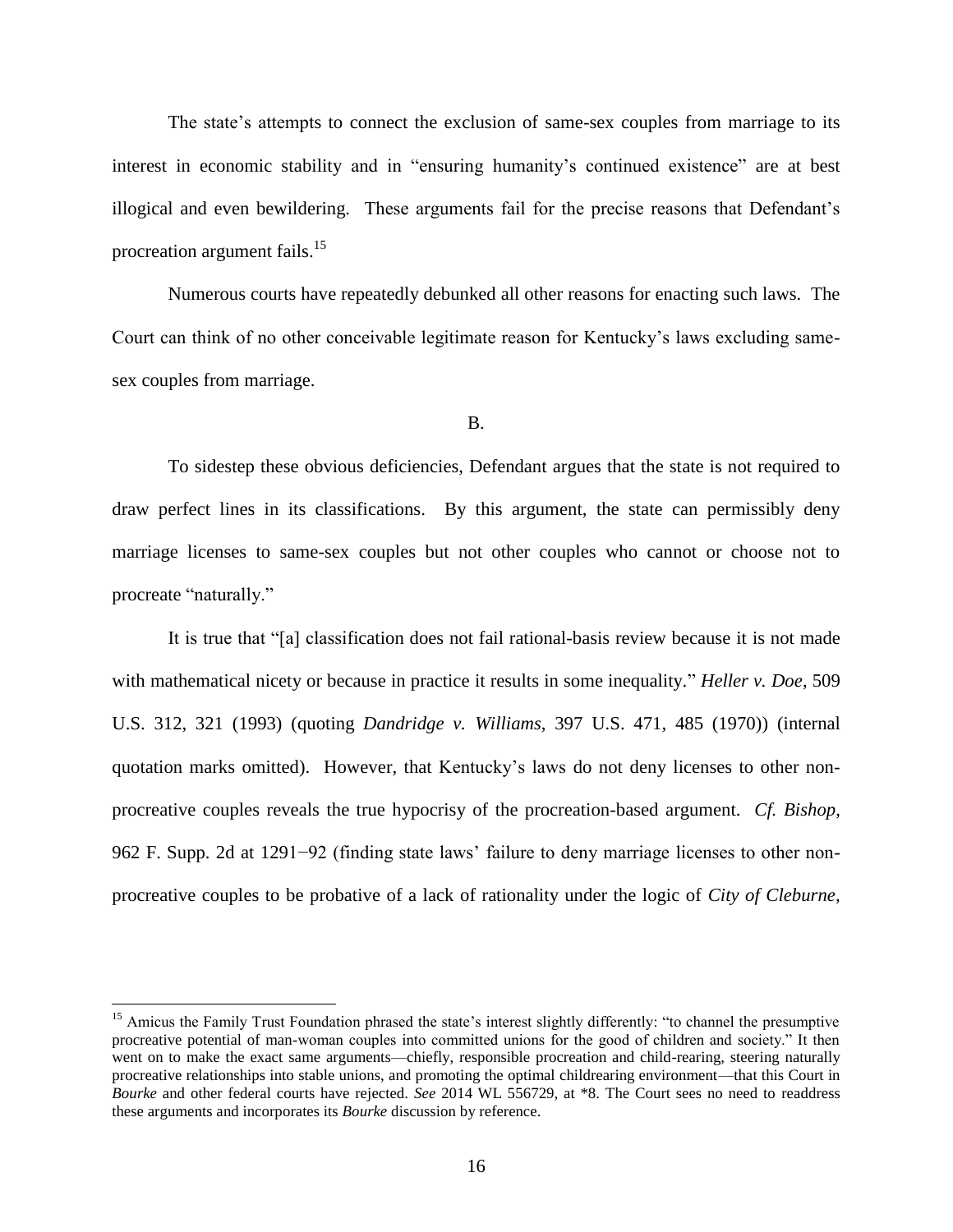473 U.S. at 448, as explained by *Bd. of Trustees of Univ. of Ala. v. Garrett*, 531 U.S. 356, 366 (2001)). Even "[r]ationality review has a limit, and this well exceeds it." *Id.* at 1293.

More importantly, the imperfect line-drawing argument assumes incorrectly that the Court bases its ruling on a comparison between same-sex couples and other non-procreative couples. On the contrary, this Court bases its ruling primarily upon the utter lack of logical relation between the exclusion of same-sex couples from marriages and any conceivable legitimate state interest. Any relationship between Kentucky's ban on same-sex marriage and its interest in procreation and long-term economic stability "is so attenuated as to render the distinction arbitrary or irrational." *City of Cleburne*, 473 U.S. at 446. This Court agrees with the many other federal courts that have found procreation-related arguments incapable of withstanding rational basis review. *See, e.g.*, *Baskin v. Bogan*, 1:14-CV-00355-RLY-TAB, 2014 WL 2884868, at \*13 (S.D. Ind. June 25, 2014); *Geiger v. Kitzhaber*, 6:13-CV-01834-MC, 2014 WL 2054264, at \*13 (D. Or. May 19, 2014); *DeBoer v. Snyder*, 973 F. Supp. 2d 757, 764−65 (E.D. Mich. 2014); *Bishop*, 962 F. Supp. 2d at 1291; *Kitchen v. Herbert*, 961 F. Supp. 2d 1181, 1211−12 (D. Utah 2013).

In sum, the laws challenged here violate Plaintiffs' constitutional rights and do not further any conceivable legitimate governmental purpose. Therefore, Kentucky's laws cannot withstand rational basis review.

### V.

In *Bourke,* this Court devoted considerable thought and effort to addressing the sincere questions and concerns of Kentuckians about the recognition of same-sex marriage. *See* 2014 WL 556729, at \*10−12. All those comments are equally true today.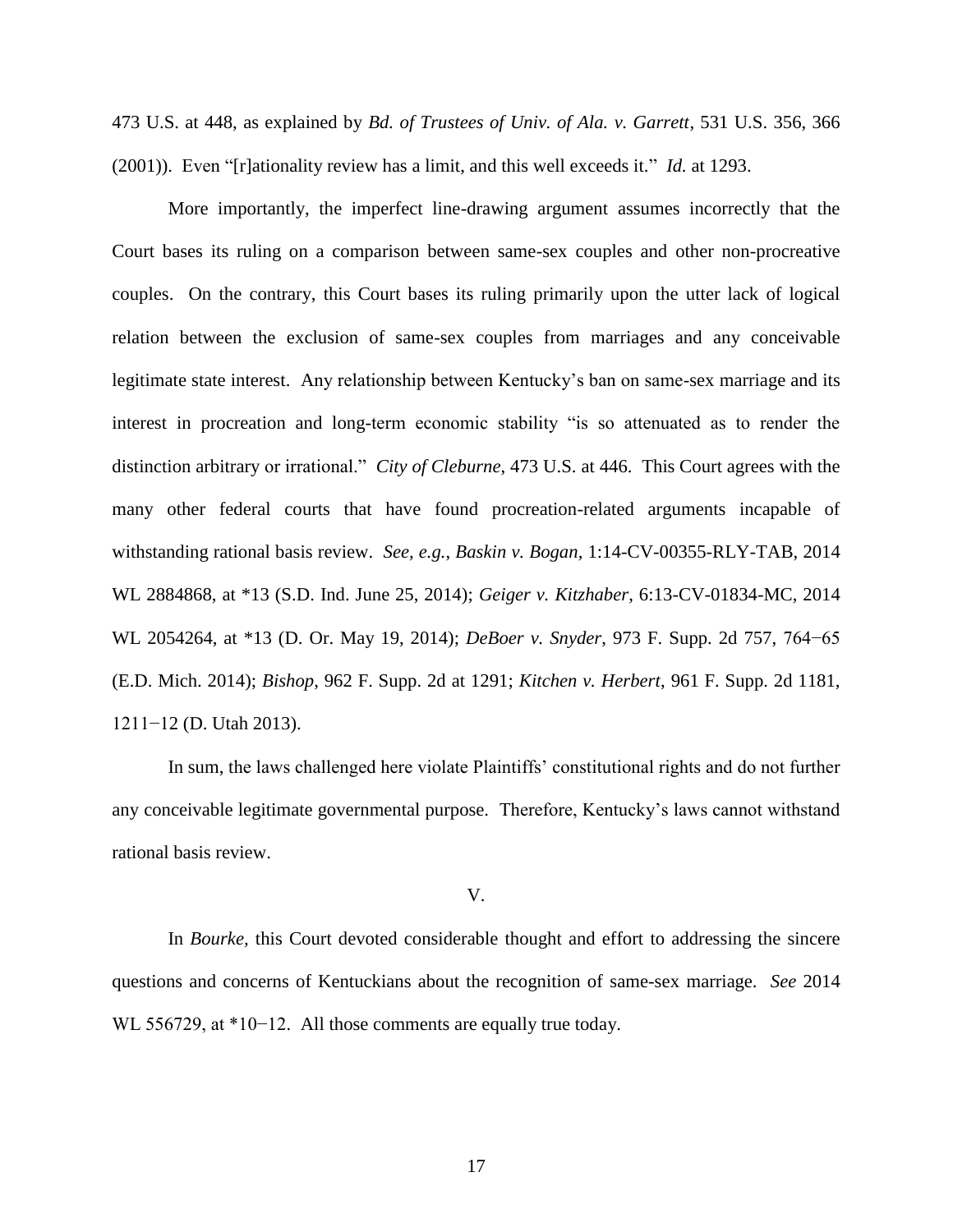Not surprisingly, the *Bourke* opinion received significant attention and response, both in support and in opposition. Those opposed by and large simply believe that the state has the right to adopt a particular religious or traditional view of marriage regardless of how it may affect gay and lesbian persons. But, as this Court has respectfully explained, in America even sincere and long-held religious views do not trump the constitutional rights of those who happen to have been out-voted.

On the other side, many responses reinforced in very personal ways how unconstitutional discrimination harms individuals and families to their very core. These responses reinforce the notion that invalidating Kentucky's laws validates the enduring relationships of same-sex couples in the same way that opposite-sex couples' relationships are validated.

Since this Court's *Bourke* opinion, the legal landscape of same-sex marriage rights across the country has evolved considerably, with eight additional federal district courts and one circuit court invalidating state constitutional provisions and statutes that denied same-sex couples the right to marry. *See Kitchen v. Herbert*, No. 13-4178, 2014 WL 2868044 (10th Cir. June 25, 2014); *Baskin*, 2014 WL 2884868; *Wolf*, 2014 WL 2558444; *Whitewood*, 2014 WL 2058105; *Geiger*, 2014 WL 2054264; *Latta v. Otter*, 1:13-CV-00482-CWD, 2014 WL 1909999 (D. Idaho May 13, 2014); *De Leon*, 975 F. Supp. 2d 632; *DeBoer*, 973 F. Supp. 2d 757; *Bostic v. Rainey*, 970 F. Supp. 2d 456 (E.D. Va. 2014)*.* With this opinion, this Court joins their company.

Sometimes, by upholding equal rights for a few, courts necessarily must require others to forebear some prior conduct or restrain some personal instinct. Here, that would not seem to be the case. Assuring equal protection for same-sex couples does not diminish the freedom of others to any degree. Thus, same-sex couples' right to marry seems to be a uniquely "free"